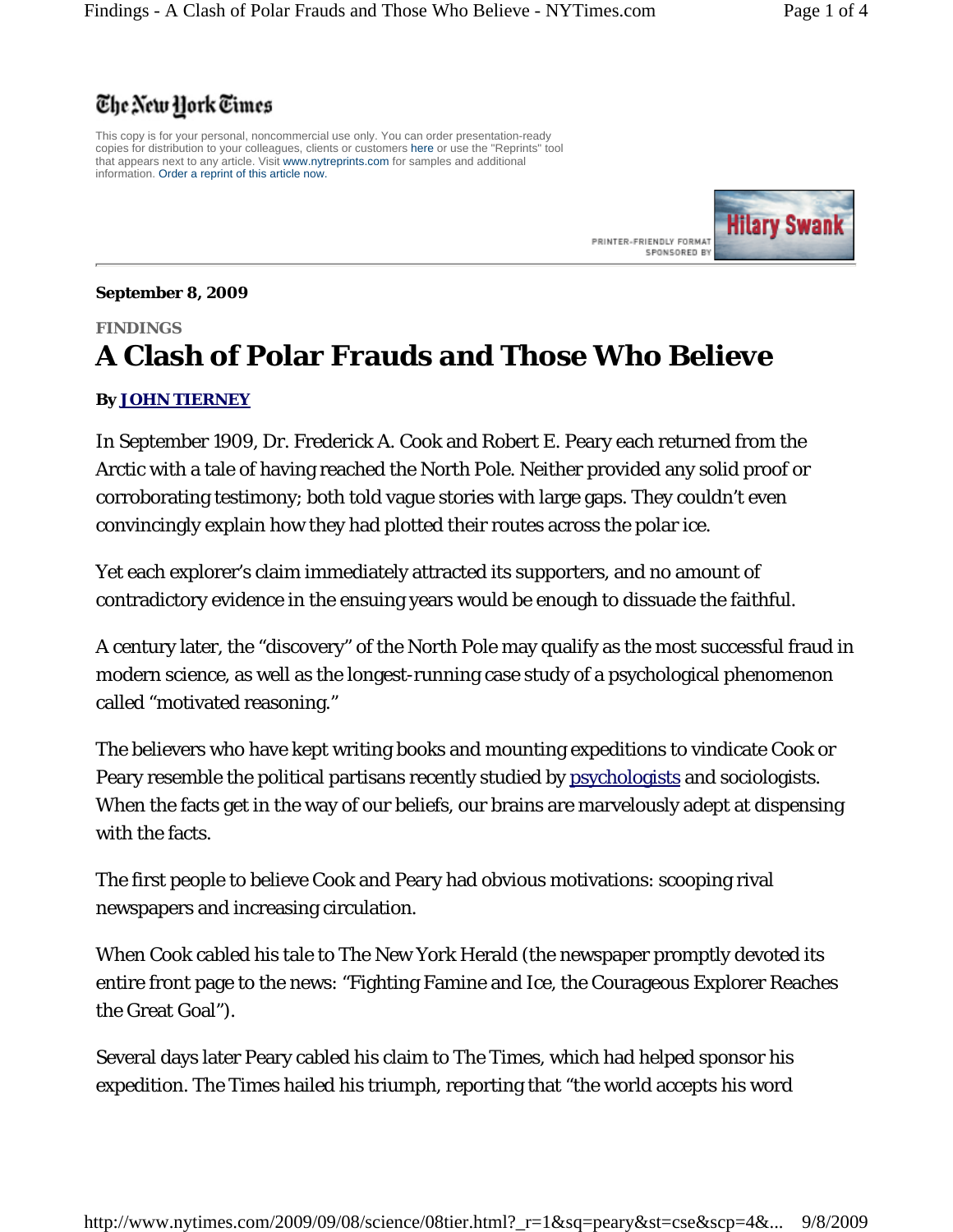without a shadow of hesitation" and quoting Peary's denunciation of Cook as a fraud who "has simply handed the public a gold brick."

Each explorer promised to provide proof, but neither had taken along a trained navigator to corroborate the feat with independent celestial observations. Cook wasn't even competent himself to make the observations.

Peary was an expert navigator and traveled with companions who could also use a sextant, but he left them behind for the final week's push. Then, with no other trained navigator present, his daily rate of progress suddenly doubled.

Most puzzling of all, his expedition traveled for hundreds of miles across the ice without making any celestial observations to determine their longitude and to make sure they hadn't veered off course to the east or west. Then, after five weeks, Peary made an observation and refused to reveal the results to his companions. He was reported to look disappointed, and he left his diary pages blank that day. But he would later tell the rest of the world that his observation had confirmed his arrival at the pole.

How, in moving across jumbled pack ice continuously drifting in the wind and ocean currents, did Peary unerringly travel right to the North Pole? How did he achieve a nearly 500-mile "pole-in-one," as the historian Dennis Rawlins would later dub it?

In 1909, such questions didn't trouble The Times, the National Geographic Society and Peary's other supporters. They were so busy denigrating Cook's claim — "the most astonishing imposture since the human race came on earth," according to The Times — that they overlooked flaws in their own hero. This is not surprising, really, at least not to researchers who have studied both Democrat and Republican partisans using brain scans and other techniques.

When we contemplate contradictions in the rhetoric of the opposition party's candidate, the rational centers of our brains are active, but contradictions from our own party's candidate set off a different reaction: the emotional centers light up and levels of feel-good dopamine surge.

With our rational faculties muted, sometimes the unwelcome evidence doesn't even register, and sometimes we use marvelous logic to get around the facts.

In one study, Republicans who blamed Saddam Hussein for the attacks of Sept. 11, 2001, were presented with strong counterevidence, including a statement from President George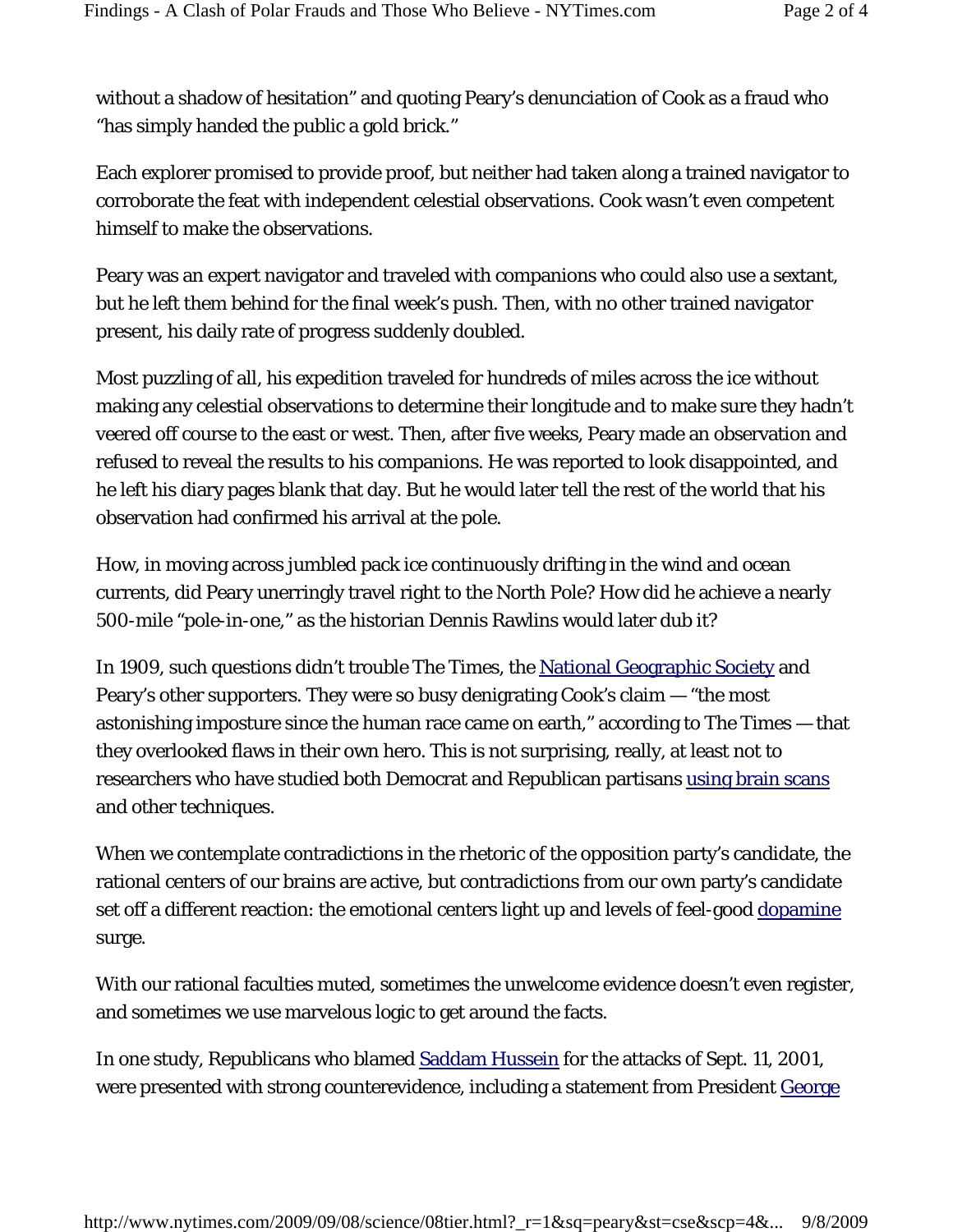<u>W. Bush</u> absolving Hussein. But most of the people in the study went on blaming Hussein anyway, as the researchers report in the current issue of Sociological Inquiry.

Some of the people ignored or rejected the counterevidence; some "counterargued" that Hussein was evil enough to do it; some flatly said they were entitled to counterfactual opinions. And some came up with an especially creative form of motivated reasoning that the psychologists labeled "inferred justification": because the United States went to war against Hussein, the reasoning went, it must therefore have been provoked by his attack on Sept. 11.

This is the sort of backward logic employed by Peary's supporters in recent decades. As scholars and explorers with much more Arctic experience than Peary have rejected his claim, the supporters have tried furnishing the missing proofs and explanations: if Peary said he made it to the pole, there must have been a way to do it.

They have dreamed up ways for him to navigate precisely north by studying wind patterns in the snow, looking at the sun or observing shadows. They have suggested he navigated by compass (even though it is notoriously difficult to use near the magnetic pole). They've tried to match his speeds near the pole (but have failed even when guided by GPS).

They have analyzed Peary's photographs and concluded that the shadows offer the longsought proof he was at the pole, according to a report for the National Geographic Society in 1989. The society hailed the report as "unimpeachable" and today stands by it and by Peary's claim to the pole.

But the report was criticized by outside experts, who concluded that the photos could have been taken more than 100 miles from the pole. Another of the report's assertions, that Peary's accurate steering was plausible because Roald Amundsen had used reached the South Pole in a similar manner, was directly contradicted by evidence that Amundsen had relied on regular observations to determine longitude.

Among polar experts today, the consensus is that Peary got much closer than Cook, but not to the pole. Some suggest Peary gave up the day he took that solitary observation because he realized how far off course he had gone; some suspect he had earlier avoided taking longitude observations so as not to leave a paper trail of his route. (For more on the continuing debate  $-$  and for who really reached the pole first  $-$  go to nytimes.com/tierneylab.)

Mr. Rawlins and another prominent polar scholar, Robert M. Bryce, doubt that Peary got much closer than 100 miles to the pole. Mr. Bryce, who recently discovered the draft of the